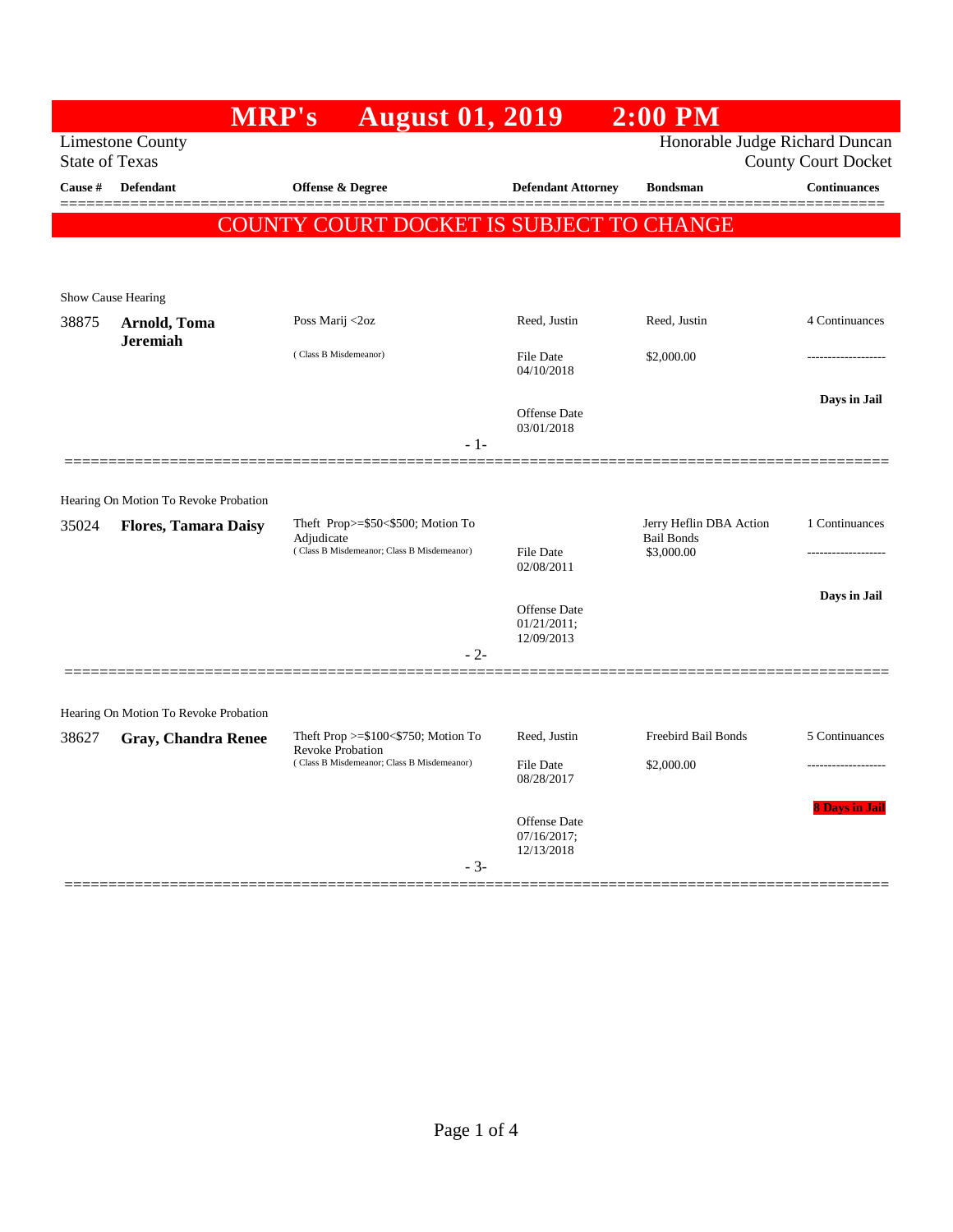|                       | <b>MRP's</b>                                                        | <b>August 01, 2019</b>                                                   |                                                  | $2:00$ PM                       |                            |
|-----------------------|---------------------------------------------------------------------|--------------------------------------------------------------------------|--------------------------------------------------|---------------------------------|----------------------------|
| <b>State of Texas</b> | <b>Limestone County</b>                                             |                                                                          |                                                  | Honorable Judge Richard Duncan  | <b>County Court Docket</b> |
| Cause #               | <b>Defendant</b>                                                    | <b>Offense &amp; Degree</b>                                              | <b>Defendant Attorney</b>                        | <b>Bondsman</b>                 | <b>Continuances</b>        |
|                       | COUN                                                                | ' COURT DOCKET IS SUBJECT TO CHANGE                                      |                                                  |                                 |                            |
|                       |                                                                     |                                                                          |                                                  |                                 |                            |
|                       | Hearing On Motion To Revoke Probation                               |                                                                          |                                                  |                                 |                            |
| 38710                 | <b>Gray, Chandra Renee</b>                                          | Evading Arrest Detention; Motion To<br><b>Revoke Probation</b>           | Reed, Justin                                     | Freebird Bail Bonds             | 5 Continuances             |
|                       |                                                                     | (Class A Misdemeanor; Class B Misdemeanor)                               | <b>File Date</b><br>10/26/2017                   | \$4,000.00                      |                            |
|                       |                                                                     |                                                                          | <b>Offense Date</b><br>10/01/2017;<br>12/13/2018 |                                 | <b>8 Days in Jai</b>       |
|                       |                                                                     | - 4-                                                                     |                                                  |                                 |                            |
|                       |                                                                     |                                                                          |                                                  |                                 |                            |
| 38711                 | Hearing On Motion To Revoke Probation<br><b>Gray, Chandra Renee</b> | Theft Prop <\$100 W/Prev Convic;                                         | Reed, Justin                                     | Freebird Bail Bonds             | 5 Continuances             |
|                       |                                                                     | Motion To Revoke Probation<br>(Class B Misdemeanor; Class B Misdemeanor) | <b>File Date</b><br>10/26/2017                   | \$3,000.00                      |                            |
|                       |                                                                     | $-5-$                                                                    | <b>Offense Date</b><br>10/01/2017;<br>12/13/2018 |                                 | 8 Days in Jail             |
|                       |                                                                     |                                                                          |                                                  |                                 |                            |
|                       | Show Cause Hearing                                                  |                                                                          |                                                  |                                 |                            |
| 39195                 | <b>Holland, Andrew Paul</b>                                         | Poss Marij <2oz<br>(Class B Misdemeanor)                                 | Daniel, Raymond<br>File Date<br>12/28/2018       | County Bail Bonds<br>\$1,000.00 | 1 Continuances<br>.        |
|                       |                                                                     | $-6-$                                                                    | Offense Date<br>11/01/2018                       |                                 | Days in Jail               |
|                       |                                                                     |                                                                          |                                                  |                                 |                            |
|                       | Hearing On Motion To Revoke Probation                               |                                                                          |                                                  |                                 |                            |
| 38202                 | Horn, Clinton Jarel                                                 | Poss Marij <2oz; Motion To Revoke<br>Probation                           |                                                  | T Chapman Bail Bonds            | 1 Continuances             |
|                       |                                                                     | (Class B Misdemeanor; Class B Misdemeanor)                               | File Date<br>10/20/2016                          | \$4,000.00                      |                            |
|                       |                                                                     |                                                                          | <b>Offense Date</b><br>09/10/2016;<br>05/03/2018 |                                 | Days in Jail               |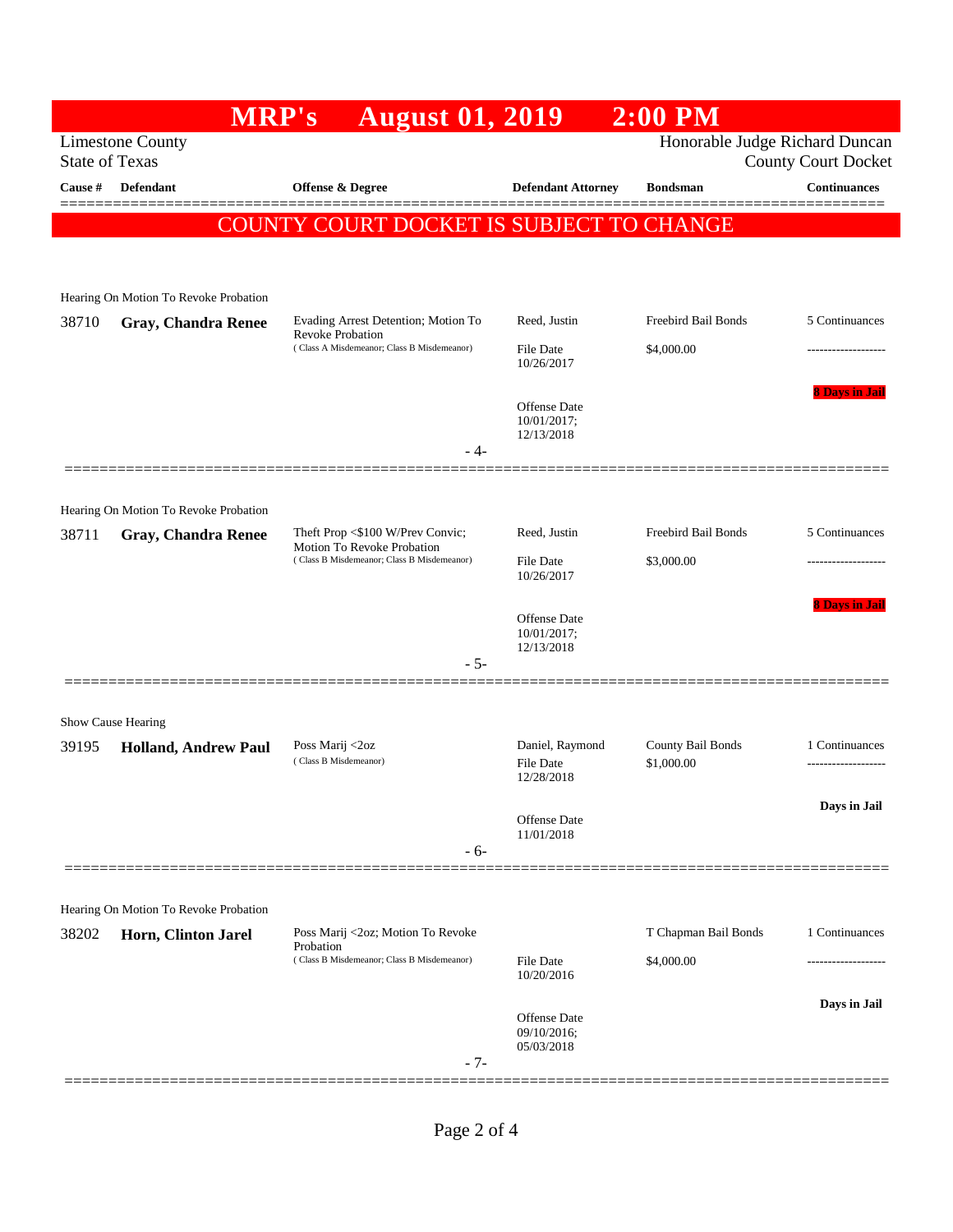|                                                     | <b>MRP's</b>                                                         | <b>August 01, 2019</b>                                          |                                    | $2:00$ PM                      |                        |
|-----------------------------------------------------|----------------------------------------------------------------------|-----------------------------------------------------------------|------------------------------------|--------------------------------|------------------------|
|                                                     | <b>Limestone County</b>                                              |                                                                 |                                    | Honorable Judge Richard Duncan |                        |
| <b>State of Texas</b><br><b>County Court Docket</b> |                                                                      |                                                                 |                                    |                                |                        |
| Cause #                                             | <b>Defendant</b>                                                     | <b>Offense &amp; Degree</b>                                     | <b>Defendant Attorney</b>          | <b>Bondsman</b>                | Continuances           |
|                                                     |                                                                      | COUNTY COURT DOCKET IS SUBJECT TO CHANGE                        |                                    |                                |                        |
|                                                     |                                                                      |                                                                 |                                    |                                |                        |
|                                                     |                                                                      |                                                                 |                                    |                                |                        |
|                                                     | Hearing On Motion To Revoke Probation                                |                                                                 |                                    |                                |                        |
| 36440                                               | <b>Martinez</b> , Pedro<br>Gomez                                     | Interfer W/emergency Call; Motion To<br><b>Revoke Probation</b> | Reed, Stephen M.                   |                                | 0 Continuances         |
|                                                     |                                                                      | (Class A Misdemeanor; Class A Misdemeanor)                      | <b>File Date</b><br>06/17/2013     |                                |                        |
|                                                     |                                                                      |                                                                 | <b>Offense Date</b>                |                                | <b>68 Days in Jail</b> |
|                                                     |                                                                      |                                                                 | 05/05/2013;                        |                                |                        |
|                                                     |                                                                      | $-8-$                                                           | 09/10/2014                         |                                |                        |
|                                                     |                                                                      |                                                                 |                                    |                                |                        |
|                                                     |                                                                      |                                                                 |                                    |                                |                        |
| 38819                                               | Hearing On Motion To Revoke Probation<br><b>Walsh, Ember Leekolh</b> | Criminal Trespass; Motion To                                    | Latray, Michelle J.                | County Bail Bonds              | 0 Continuances         |
|                                                     |                                                                      | Adjudicate<br>(Class B Misdemeanor; Class B Misdemeanor)        | <b>File Date</b>                   | \$2,500.00                     |                        |
|                                                     |                                                                      |                                                                 | 02/12/2018                         |                                |                        |
|                                                     |                                                                      |                                                                 |                                    |                                | Days in Jail           |
|                                                     |                                                                      |                                                                 | <b>Offense Date</b><br>11/14/2017; |                                |                        |
|                                                     |                                                                      | - 9-                                                            | 06/11/2019                         |                                |                        |
|                                                     |                                                                      |                                                                 |                                    |                                |                        |
|                                                     | Hearing On Motion To Revoke Probation                                |                                                                 |                                    |                                |                        |
| 38697                                               | Williams,                                                            | Fail To Identify Fugitive Intent Give                           |                                    | International Fidelity Ins Co  | 1 Continuances         |
|                                                     | <b>Lamonderick Lamont</b>                                            | False Info; Motion To Revoke Probation                          |                                    |                                |                        |
|                                                     |                                                                      | (Class A Misdemeanor; Class A Misdemeanor)                      | <b>File Date</b><br>10/13/2017     | \$4,000.00                     | -------------------    |
|                                                     |                                                                      |                                                                 |                                    |                                | Days in Jail           |
|                                                     |                                                                      |                                                                 | Offense Date<br>08/27/2017;        |                                |                        |
|                                                     |                                                                      | $-10-$                                                          | 03/26/2019                         |                                |                        |
|                                                     |                                                                      |                                                                 |                                    |                                |                        |